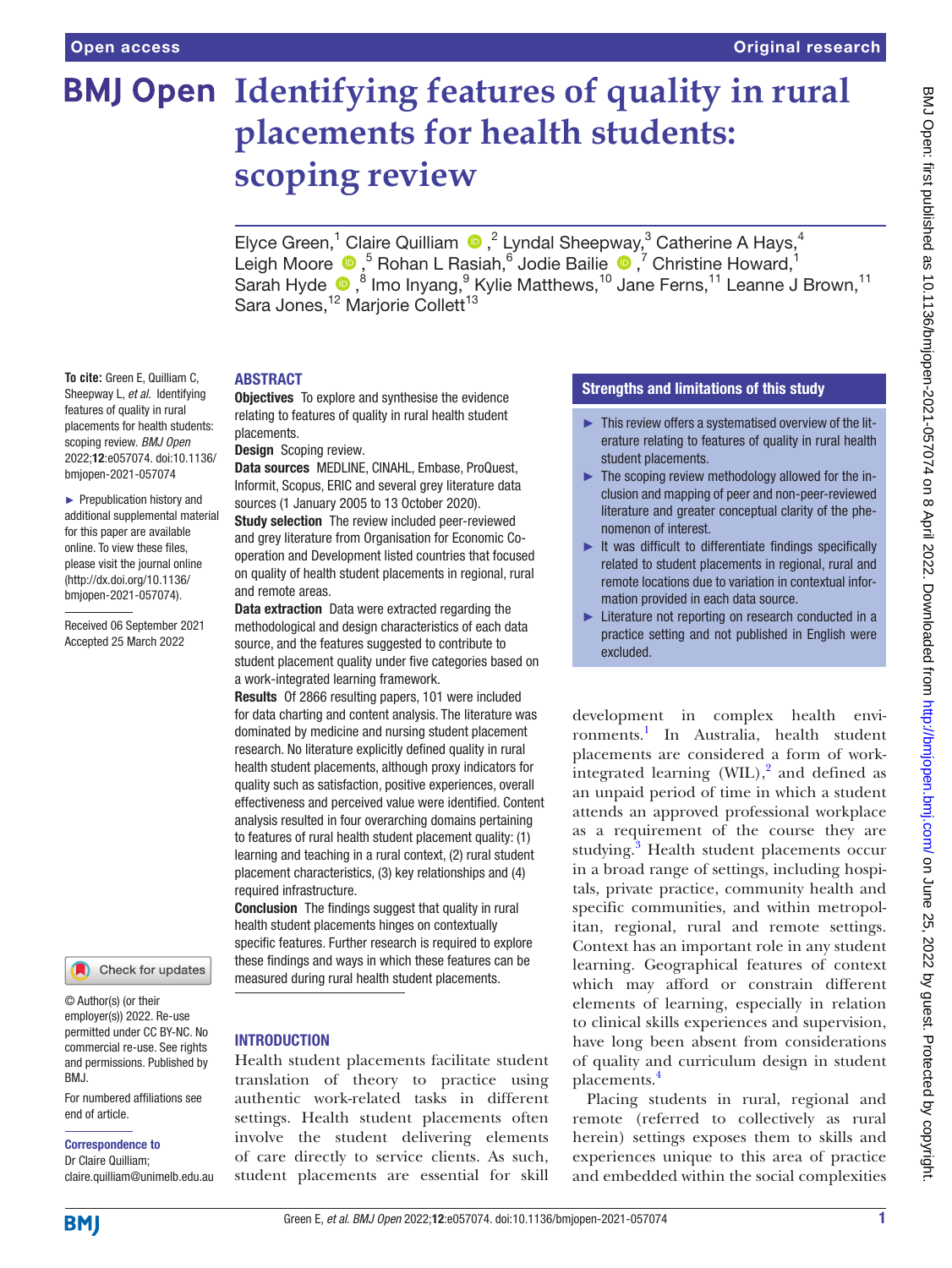of a rural community.<sup>56</sup> In addition to providing relevant learning opportunities, rural student placements can enhance delivery of health services, foster rural identity, encourage future clinicians to practice rurally and promote cultural safety by developing skills required to effectively work with clients and peers from cultur-ally diverse backgrounds.<sup>[1 7 8](#page-8-0)</sup> There are elements of rural practice that differ from metropolitan settings. For example, rural health student placements enhance learning outcomes by providing greater opportunities for patient contact and developing an understanding of community through opportunities to socially integrate on a microlevel.<sup>49</sup>

To date, the understanding of student placement quality has been broadly guided by professional accreditation standards, national WIL recommendations and higher education quality systems.<sup>10 11</sup> These standards, recommendations and systems acknowledge that highquality WIL involves a range of stakeholders and encompasses temporal dimensions that speak to features beyond merely outcomes of WIL. As such, the term 'quality' in the context of WIL may be defined differently by different stakeholder groups and in various settings. Reflecting this (and to allow for an inductive process) this review did not adopt a predetermined definition of 'quality' in WIL. Instead, this review allowed multiple viewpoints on what constitutes quality in WIL and collected these understandings from grey and published literature from the perspective of all WIL stakeholders.

Published standards and recommendations for highquality WIL also typically offer educational WIL models that are generalist in nature. Subsequently, the defining features of quality in the evaluation of student placements have been based on educational WIL models that are generic and do not account for the rural context and/or the unique nature of rural communities and practice. There are complexities in assessing the quality of rural health student placements when these activities are embedded within the broader learning curriculum. $12$ Predetermined definitions of quality student placements have invoked an assumed norm which is most frequently metropolitan in character due to the dominance of urban populations and privilege. $13$  This has resulted in deficit positioning and othering of rural communities compared with metropolitan centres. $914$ 

A critical pedagogy of place is a framework gaining traction that could be used to underpin rural health student placement design and evaluation.<sup>415</sup> Place is more than a location. A sense of place forms a strong part of one's iden-tity.<sup>[9](#page-8-8)</sup> Using a place-based approach in research provides a lens which assumes that place impacts the learning environment, sense of community, social relations, access to resources and community, and opportunities for engagement in community. Commensurate with this pedagogy is rural standpoint theory, $16$  which uses a rural frame of reference, and assumes a marginalised rural identity to understand an issue. As a rural-focused network, the authors have used their combined knowledge of rural

communities and professional practice and used placebased pedagogy and rural standpoint theory as a lens to discuss the findings of this scoping review.

Considering the uniqueness of professional practice in a rural location and the professional development opportunities associated with student placements in these areas, there is a need to ensure quality health student placements specific to rural environments. Identifying the possible mechanisms that lead to high-quality rural health student placements may assist education institutions and industry partners to design placements that have positive outcomes for stakeholder groups such as health students, rural communities, health organisation staff and education providers.

## **OBJECTIVE**

The objective of this review was to explore and synthesise the evidence relating to features of quality in rural health student placements. To achieve this objective, we sought to answer the following research question: What comprises quality in rural health student placements?

# **METHODS**

## Scoping review

This review followed the Joanna Briggs Institute scoping review methodology $17$  and is reported as per the Preferred Reporting Items for Systematic Reviews and Meta-Analyses Extension for Scoping Reviews.<sup>18</sup> The scoping review methodology was deemed appropriate for this study as there is significant diversity in the body of knowledge related to this topic and no standardised definition of quality for rural student placements.<sup>19 20</sup> In line with the purpose of a scoping review suggested by Peters *et al*,<sup>[17](#page-8-10)</sup> this review sought to map key concepts and provide an overview of current literature focused on the review topic. This scoping review was approached from a subjectivist epistemology, allowing the researchers to find, engage with and subjectively interpret several sources of knowledge.<sup>21</sup> The researchers are situated within Australian University Departments of Rural Health (UDRHs) and have experience in designing, coordinating or evaluating rural health student placements. UDRHs provide education and support for health students with the aim of developing the Australian rural health workforce.<sup>[22](#page-8-14)</sup> Within this stance, the researchers incorporated broad evidence sources that contributed multiple viewpoints of quality in rural health student placements. In recognition that rural WIL affects multiple stakeholder groups (ie, health students, educators, rural communities, rural health organisations and their staff) this review included sources that presented the viewpoints of any placement stakeholder group. The researchers also used reflexivity to engage with each scoping review step and actively interpret review findings through recognition and connection with their own experiences. The subjectivist approach to this review allowed for the final results to detail features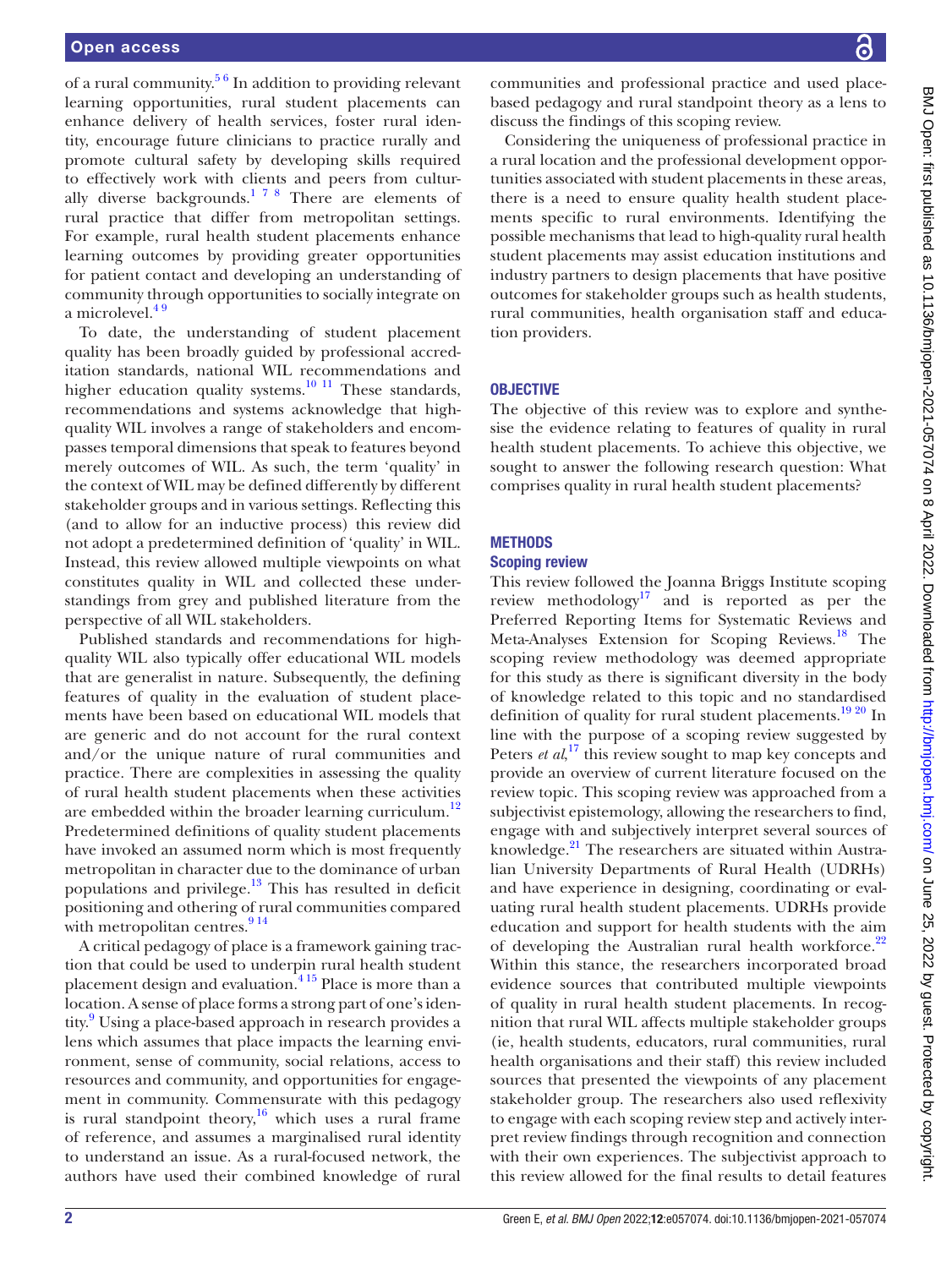of rural health student placements that contribute to quality, based on the data sources and the research team's experiences, expertise and knowledge.<sup>[19](#page-8-12)</sup>

#### Eligibility criteria

#### Population of interest

This review considered articles that included rural, regional and remote student placement stakeholder groups (ie, tertiary health students, university staff or education providers, host or health organisation staff including supervisors, administrators, health professionals, service users and other community members).

# **Concept**

Articles were included if they discussed the quality or effectiveness of rural, regional or remote student placement, particularly features, indicators or aspects of placements that contributed to understandings of quality from the perspective of the stakeholder groups. This was a complex undertaking, considering the subjective nature of the definition of quality and the lack of any universal definition of quality in rural student placements. For this reason, an existing WIL framework was used $10$  to inform the development of the data extraction tool. Campbell *et al*'s framework to support assurance of institution-wide quality in WIL is an evidence-based and comprehensive instrument that groups elements required for high quality WIL into four domains: student experience, curriculum

design, institutional requirements and stakeholder engagement.<sup>10 23</sup> The tool designed for data collection to conduct this scoping review used the four domains suggested by Campbell  $et al^{10}$  $et al^{10}$  $et al^{10}$  and an additional category labelled 'other' to group the data that was extracted. This approach enabled categorisation of the data and was used for guidance due to the subjective nature of the term quality.

## **Context**

This review focused on research conducted in regional, rural and remote areas in Organisation for Economic Co-operation and Development listed countries because rural health student placements may differ significantly in non-listed countries [\(table](#page-2-0) 1).<sup>24</sup> For all Australian data sources, the term 'rural' incorporated all areas outside of Australia's major cities, and thus is inclusive of rural, remote and regional settings.<sup>25</sup> For international data sources, the reviewers used author-reported context for inclusion, that is, if an international study reported the study location as rural, regional or remote, it was included.

## Information sources

This scoping review considered all published articles that reported on primary research with quantitative, qualitative or mixed-methods design. Descriptive observational study designs including case series, individual case reports and descriptive cross-sectional studies were considered

<span id="page-2-0"></span>

| Inclusion and exclusion criteria<br>Table 1                                                                                                                                                                                                                                                                                                                                                                                                                                                      |  |  |
|--------------------------------------------------------------------------------------------------------------------------------------------------------------------------------------------------------------------------------------------------------------------------------------------------------------------------------------------------------------------------------------------------------------------------------------------------------------------------------------------------|--|--|
|                                                                                                                                                                                                                                                                                                                                                                                                                                                                                                  |  |  |
| 2. Does not meet inclusion criteria for concept, that is, not<br>about health students completing student placements<br>3. Does not meet inclusion criteria for context that is,<br>regional, rural or remote student placements in OECD<br>4. Does not report on factors, influences or characteristics<br>5. Does not report on research conducted in a practice<br>8. Systematic review focused on a research question that<br>9. Publication is a report of a research protocol (no findings |  |  |
|                                                                                                                                                                                                                                                                                                                                                                                                                                                                                                  |  |  |
|                                                                                                                                                                                                                                                                                                                                                                                                                                                                                                  |  |  |

OECD, Organisation for Economic Co-operation and Development; UDRH, University Departments of Rural Health.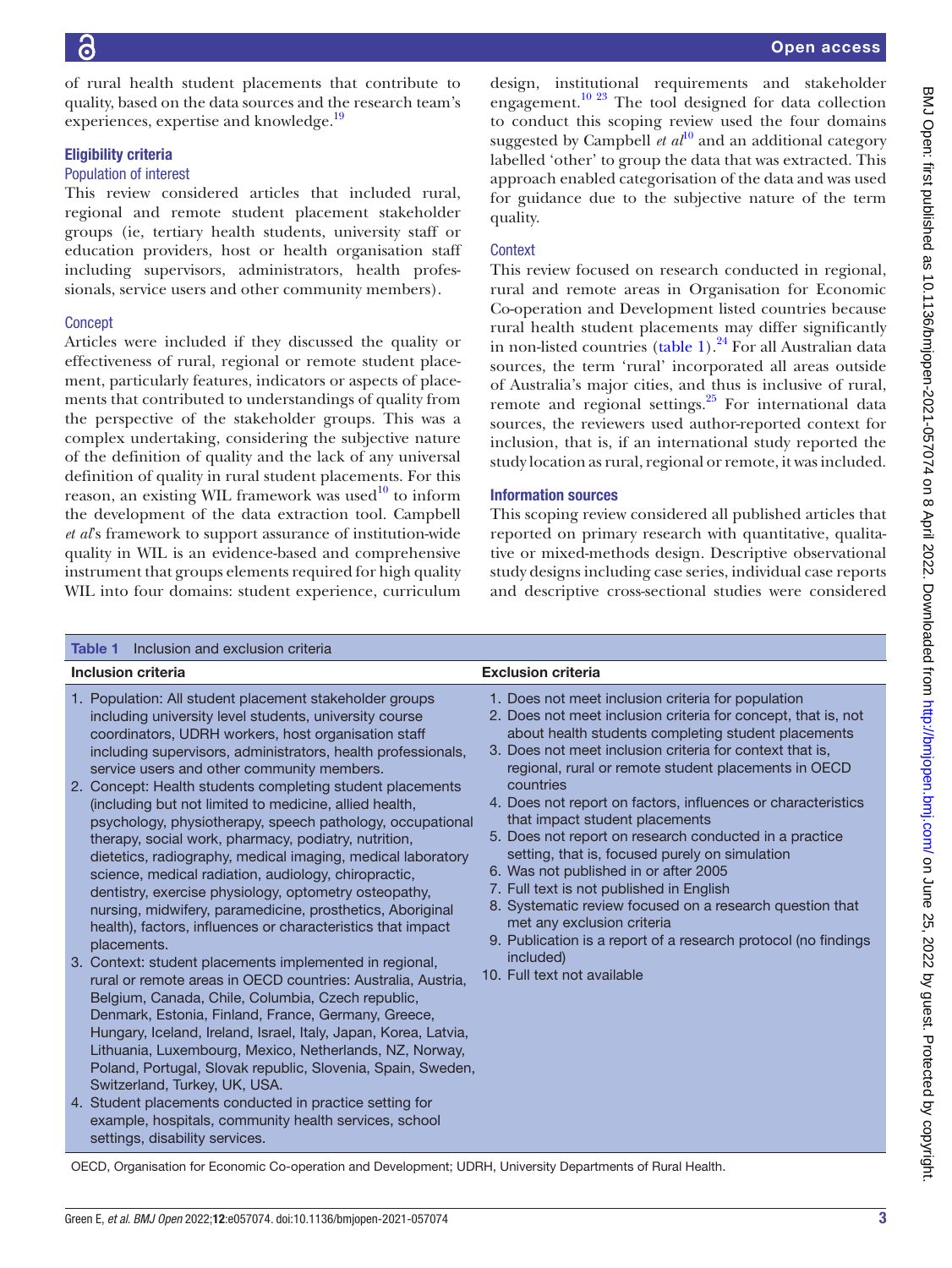for inclusion. Reviews that focused on research questions that met the inclusion criteria were included as a data source. Grey literature, opinion papers, reports and doctoral theses were also included.

#### Search

#### Part A: peer-reviewed articles

An initial search of MEDLINE and CINAHL was conducted by three researchers to identify articles that explored the review topic and create a list of relevant search terms. Four researchers piloted the search terms in eight rounds of searches using different keyword combinations. After the pilot round, database searches using the same keywords were conducted in MEDLINE, CINAHL, Embase, ProQuest, Informit, Scopus and ERIC on 13 October 2020. Peer-reviewed articles published from 2005 to 2020 were included in this scoping review. The keyword combinations and database searches used in this review are shown in [online supplemental appendix A.](https://dx.doi.org/10.1136/bmjopen-2021-057074)

## *Source of evidence selection*

The resulting papers were collated and uploaded into Covidence [\(www.covidence.org](www.covidence.org)) and duplicates were removed. After pilot testing, researchers assessed the titles and abstracts of the resulting papers against the inclusion/exclusion criteria for the review [\(table](#page-2-0) 1), with each paper being assessed by two researchers. Where there was a discrepancy between reviewers a third party made the final decision for inclusion or exclusion. Potentially relevant sources were then retrieved in full, and their citation details imported into Covidence. The full text of selected papers were assessed against the inclusion criteria by two independent reviewers. Again, where there was a discrepancy between reviewers, a third party made the final decision. Reasons for exclusion of papers at the full text stage were recorded. The results of the search and the study inclusion process are reported in [figure](#page-3-0) 1.

#### Part B: grey literature

A subgroup of researchers contacted each of the sixteen Australian UDRHs, outlining the focus of scoping review and requesting any known relevant grey literature. Searches were also conducted on six relevant Australian websites. Due to resource limitations, further searching of the grey literature was not feasible. Doctoral theses identified in the database searches for peer-reviewed literature were added to the list of grey literature if their data was not already available in peer-reviewed publications. Opinion pieces sourced via database searches were included in the grey literature.

#### *Source of evidence selection*

The full text of all grey literature was assessed by two independent reviewers. The articles that were identified in the grey literature search were subject to assessment against the same inclusion and exclusion criteria as the peer-reviewed literature, excluding any criteria specific to research documents (ie, exclusion criteria 5, 8 and 9 were



<span id="page-3-0"></span>Figure 1 PRISMA flow diagram of article selection for inclusion in the review. OECD, Organisation for Economic Cooperation and Development; PRISMA, Preferred Reporting Items for Systematic Reviews and Meta-Analyses.

not applied). Where there was a discrepancy between reviewers a third party made the final decision.

## Data charting process

A data extraction tool was created in Covidence (for peerreviewed literature) and replicated in Microsoft Excel (for grey literature). The tool was designed to extract the methodological and design characteristics of each data source, as well as the features suggested to contribute to student placement quality. The extraction of features related to quality in student placements were organised under five categories based on Campbell *et al*'s WIL framework,<sup>10</sup> and included student experiences, curriculum design, institutional requirements, stakeholder engagement and other factors. The tool was trialled by two researchers and after discussion with the research team, the tool was agreed on. Data extraction and charting of the literature was then completed by 10 researchers. Each article underwent extraction by one researcher and was checked by another. The researchers conducting data extraction met frequently to discuss the use of the extraction tool and raise any questions. Throughout this process, some articles that did not meet the inclusion criteria for the review were identified. These were sent back for full text review and an independent researcher made the final decision regarding inclusion, exclusion or inclusion in grey literature. The data that were extracted included specific details about the participants, concept,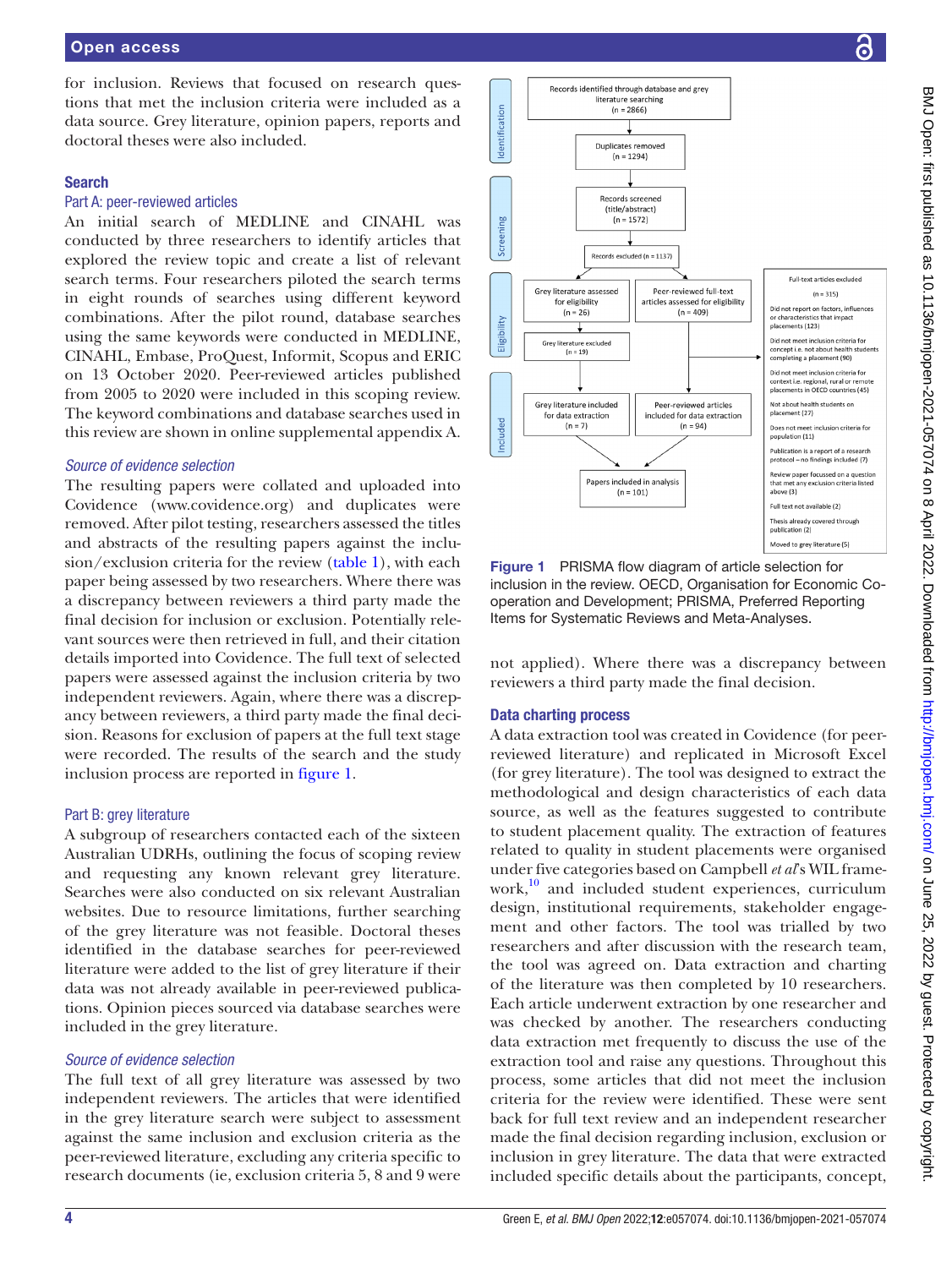context, study methods and key findings relevant to the review questions. A data chart comprised of the information extracted from each data source is shown in [online](https://dx.doi.org/10.1136/bmjopen-2021-057074) [supplemental appendix B](https://dx.doi.org/10.1136/bmjopen-2021-057074).

#### Data analysis and synthesis of results

This scoping review used tabular, descriptive and narrative methods to present the data extracted from the included studies. Content analysis was used to answer the research question and map the themes found in the literature. An inductive approach to content analysis using the phases, suggested by Erlingsson and Brysiewicz,<sup>[26](#page-8-17)</sup> was used by five researchers who completed data extraction and charting. Data had been extracted from papers in the form of short excerpts, each of which was treated as individual 'meaning units,' and not further condensed. The extraction of excerpts of text were guided by the data extraction tool as explained in the data charting process above. Each member of the data analysis team coded an allocated number of meaning units. The researchers then discussed and cross-checked the codes to ensure consistency. The frequency of code presentations was used to give weight to and identify features that were more common and frequently associated with student placement quality. At the completion of these tasks, codes were organised into categories that were amalgamated into overarching domains. During each step of the data extraction, charting, coding and arranging domains, the researchers reflected on and discussed the emerging findings from a rural standpoint. These reflective sessions were used to assist with conceptual clarity. The final version of the analysis therefore resulted in a conceptual map of domains that contribute to placement quality and the features existent within those domains.

# Patient and public involvement

No patients were involved in this scoping review.

# **RESULTS**

A total of 2866 records were identified during the database search. After title and abstract screening and removal of duplicates, 435 papers (409 peer-reviewed and 26 grey literature) were included for full-text assessment. After application of the inclusion and exclusion criteria a total of 101 papers were included in the final analysis (94 peerreviewed and 7 grey literature, see [online supplemental](https://dx.doi.org/10.1136/bmjopen-2021-057074)  [appendix C](https://dx.doi.org/10.1136/bmjopen-2021-057074)). The number of evidence sources and those included/excluded are shown in [figure](#page-3-0) 1.

#### Characteristics of sources of evidence

As shown in the data chart ([online supplemental appendix](https://dx.doi.org/10.1136/bmjopen-2021-057074)  [B](https://dx.doi.org/10.1136/bmjopen-2021-057074)) and summary of included literature ([table](#page-4-0) 2), most of the literature is based in the Australian context  $(n=77)$ .<sup>8 22 27–101</sup> There is variability in the sites in which student placements were undertaken, and the length of placement varied from 6days to 52 weeks. Published research focused on placements for medicine (n=45) and nursing students (n=42).

No literature explicitly defined quality in rural health student placements, although all papers described features of quality. Examples of proxy indicators for quality included in the literature were 'satisfaction',<sup>10 55</sup> positive experiences',  $\frac{98\,102}{2}$  'overall effectiveness'<sup>103</sup> and 'perceived value'.[104](#page-10-2) The literature also demonstrated a bias towards reporting the positive aspects of rural student placements. However, some negative aspects of the domains were identified, for example, geographical isolation<sup>49 68 105</sup> and poor-quality supervision,  $6774$  106 although these were mentioned less frequently.

<span id="page-4-0"></span>

| Table 2 Summary of study characteristics from the included literature |                                                                                                                                                                                                                                                                                                                                                                                                                                                                                                                                                                                                                  |  |
|-----------------------------------------------------------------------|------------------------------------------------------------------------------------------------------------------------------------------------------------------------------------------------------------------------------------------------------------------------------------------------------------------------------------------------------------------------------------------------------------------------------------------------------------------------------------------------------------------------------------------------------------------------------------------------------------------|--|
| <b>Study characteristics</b>                                          | Summary of findings (no of studies)                                                                                                                                                                                                                                                                                                                                                                                                                                                                                                                                                                              |  |
| Year of publication                                                   | Range 2005-2020                                                                                                                                                                                                                                                                                                                                                                                                                                                                                                                                                                                                  |  |
| Country of publication                                                | Australia <sup>77</sup> ; Canada <sup>17</sup> ; USA <sup>5</sup> ; England <sup>1</sup> ; Mixed <sup>1</sup>                                                                                                                                                                                                                                                                                                                                                                                                                                                                                                    |  |
| Methods used in study                                                 | Interviews <sup>52</sup> ; Survey <sup>47</sup> ; Focus groups <sup>27</sup> ; Textual analysis <sup>12</sup> ; Literature review <sup>6</sup> ; Observations <sup>1</sup> ;<br>Academic performance. <sup>1</sup><br>Studies that used mixed or multi-methods $(36, 36\%)$                                                                                                                                                                                                                                                                                                                                      |  |
| Population studied                                                    | Students <sup>82</sup> ; Supervisors <sup>39</sup> ; Host organisation staff <sup>25</sup> ; Education organisation staff <sup>12</sup> ; Community<br>members <sup>6</sup> ; Graduates <sup>5</sup><br>Studies that included mixed populations <sup>41</sup> (40%)                                                                                                                                                                                                                                                                                                                                              |  |
| <b>Placement sites</b>                                                | Mixed/multiple sites <sup>49</sup> ; not reported <sup>24</sup> ; hospital or multipurpose service <sup>15</sup> ; First Nations service<br>provider or community <sup>6</sup> ; private practice <sup>4</sup> ; community setting <sup>2</sup> ; school <sup>1</sup>                                                                                                                                                                                                                                                                                                                                            |  |
| Discipline/s included in<br>study population                          | Medicine <sup>45</sup> ; nursing <sup>42</sup> ; occupational therapy <sup>19</sup> ; physiotherapy <sup>15</sup> ; speech pathology <sup>14</sup> ; dentistry <sup>14</sup> ;<br>pharmacy <sup>11</sup> ; allied health (not specified) <sup>10</sup> ; social work <sup>10</sup> ; midwifery <sup>8</sup> ; dietetics/nutrition <sup>7</sup> ;<br>psychology <sup>7</sup> ; other or non-specified health course <sup>7</sup> ; medical radiation science <sup>5</sup> ; podiatry <sup>3</sup> ;<br>paramedicine <sup>3</sup> ; exercise therapy or physiology <sup>2</sup> ; oral health therapy <sup>1</sup> |  |
| Length of placement                                                   | Reported placement lengths (33 studies); Range: 6 days to 52 weeks (average 10 weeks)<br>Study included placements of mixed lengths (22 studies)<br>Placement length not reported (46 studies)                                                                                                                                                                                                                                                                                                                                                                                                                   |  |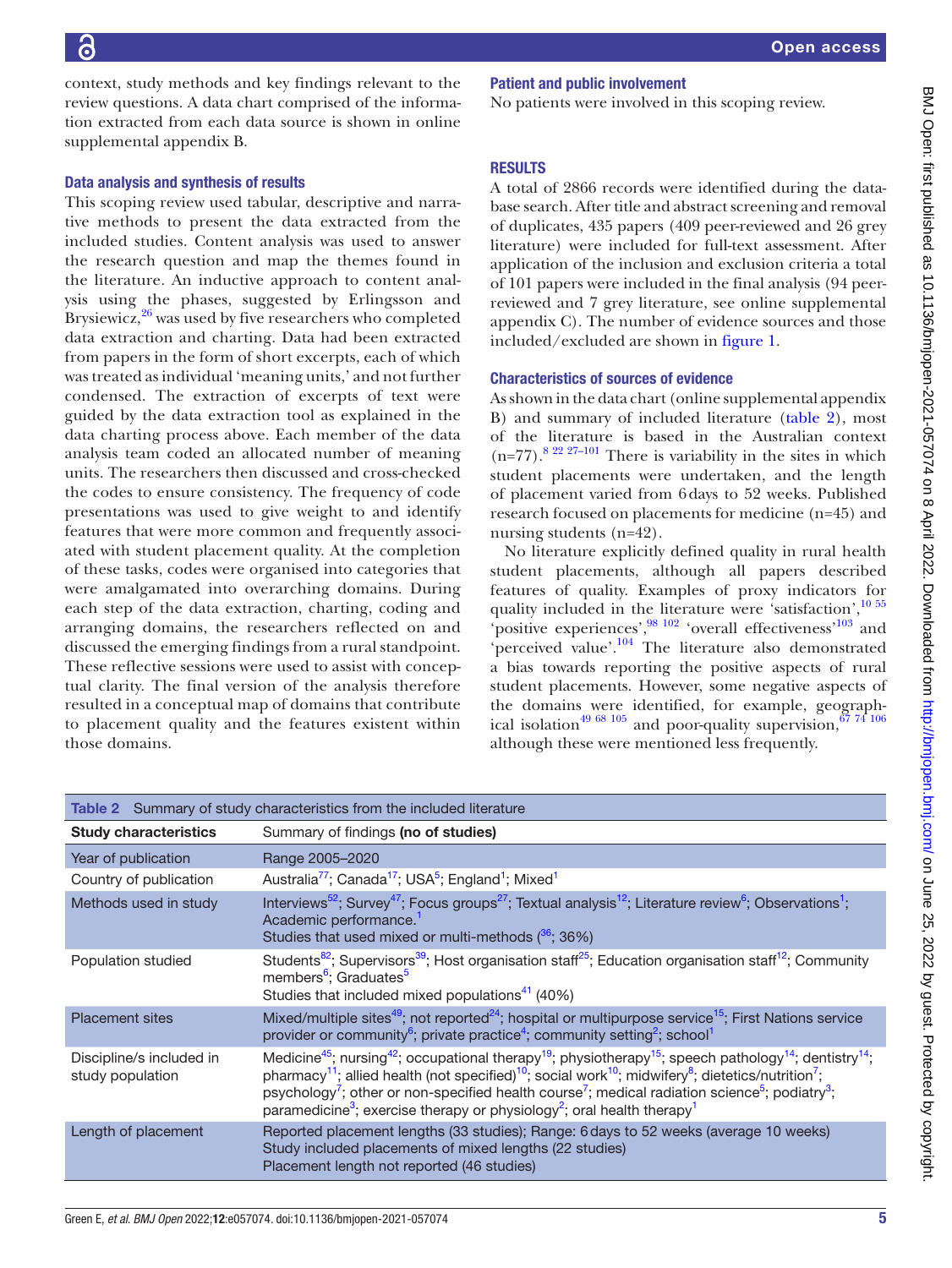

<span id="page-5-0"></span>Figure 2 Features of quality in rural health student placements within four overarching domains (n=count number from content analysis). WIL, work-integrated learning.

# Synthesis of results

From the included literature, the team inductively developed 83 codes for features of quality in rural health student placements. Of these, the five most prominently coded features were positive opportunities for developing relationships between student/s and the community (n=49)[22 27 28 32–34 36 37 39 41 42 44 48 50 53 54 57–61 63 66 75 78–81 84 88–91](#page-8-14)  $94-98$   $100-102$   $104$   $107-112$ ; opportunities to learn about rural practice  $(n=49)^{27}$   $29$   $30$   $32$   $33$   $37$   $41-44$   $48$   $50$   $53$   $54$   $57-60$   $63$   $66-68$   $78-80$ [82 85 86 88 93–96 98 100–102 108–117;](#page-8-19) exposure to a broad clinical caseload  $(n=39)^{27-3032-37404345-5052575960666771798082858896}$ [100 103 104 113 114 116 118 119](#page-8-19); positive clinical learning environ- $\,\mathrm{ment}\,\left(\mathrm{n}{=}37\right)^{27\,29\,30\,32\,34\,38\,40}{-}43\,50\,52\,54\,57\,59\,67\,69\,71\,76\,77\,79\,85\,87\,88\,91$ [92 100 102 104–106 108 110 115 119–121](#page-8-19) and opportunities to develop generic health professional skills (n=37).<sup>9 30</sup> <sup>33 34 37 39–41 <sup>43</sup><br>[44 46 47 50 52 59–61 66 68 71–73 81 83 85 87 92–94 100 101 103 106 107 109 115 116](#page-8-8)</sup>

The 83 codes were organised into 21 categories and four overarching domains pertaining to features of quality in rural health student placements. The overarching domains were learning and teaching in rural contexts, rural student placement characteristics, key relationships and required infrastructure. The number of times each feature of quality was coded in the literature is shown in [figure](#page-5-0) 2.

# Learning and teaching in rural contexts

The learning and teaching in rural contexts domain comprised five categories focused on the learning environment, skill development, supervision, rural practice and capability development. Codes relating to the 'learning environment' focused on positive clinical learning environments, students feeling welcomed and valued, and having access to a range of learning

opportunities including cultural learning, reciprocal learning with supervisors, interprofessional and peer learning. 'Skill development' referred to opportunities to develop profession-specific and generic skills and access to a broad clinical caseload to enhance skill development. 'High-quality supervision' was related to the method of teaching used by supervisors, adequate access to supervisors, the supervision process fitting with the workload and supervisor benefits of providing student supervision. 'Rural practice' related to opportunities to learn about the nature of rural practice during placement, while capability development related to the opportunities provided during placement to develop a sense of identity and belonging, confidence, autonomy and cultural awareness.

# Rural student placement characteristics

The rural student placement characteristics domain incorporated five categories including allocation of placement, length of placement, preplacement preparation, social opportunities and placement design. Codes relating to 'allocation of placements' described the recognition of the effect of geographical isolation, the opportunity for students to choose a rural placement and student needs being considered in allocation. 'Length of placement' referred to the positive and negative aspects of placement duration. The 'preplacement' preparation category comprised codes describing a range of preparation activities for students, including cultural and general orientation, social and peer preparation, and educational preparation. 'Social opportunities' referred to community immersion activities and other opportunities to support students to participate in social activities and explore rural areas. 'Placement design' related to the sustainability of the placement, placement goals and objectives aligning with stakeholder needs, adequate student workload and placements enhancing service capacity.

# Key relationships

The key relationships domain comprised six categories surrounding a range of stakeholders, including universities, clinical coordinators, host organisations and communities, supervisors and the students. Codes relating to the 'university' category were focused on relationship maintenance and communication with other stakeholders. The 'clinical coordinator' category codes related to the availability of the coordinator role to other stakeholders, and maintenance of communication and relationships with other stakeholders. The 'host organisation and community' category related to codes regarding the inclusion of the host organisation and rural community in placement design, and support for them to prepare for student placements. The 'supervisor' category referred to the positive relationship and communication of supervisors with other stakeholders, their work to build and demonstrate community relationships, and support for supervisors. The 'student' category comprised codes about the positive relationships and communication with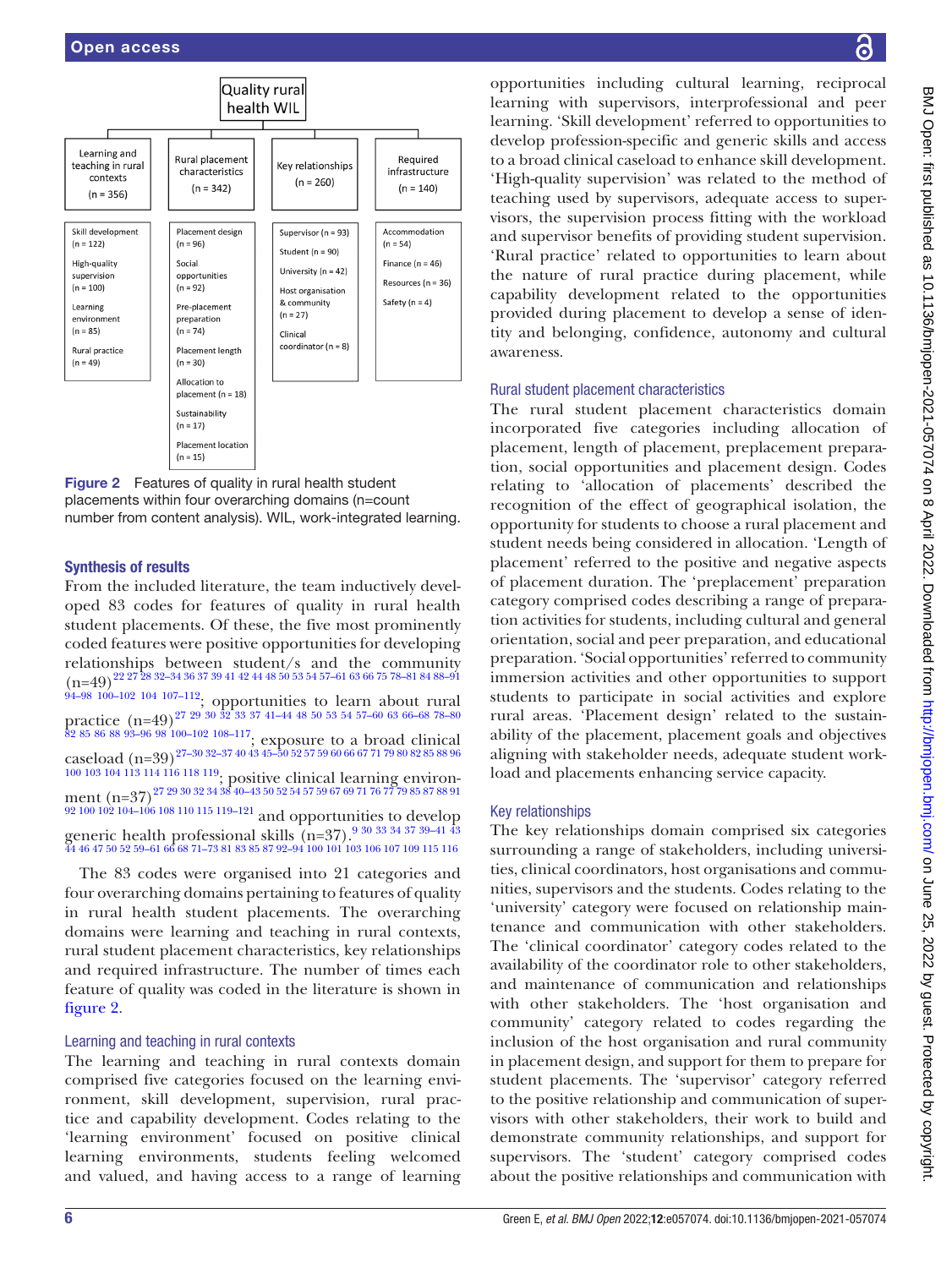other stakeholders, availability of peer support and the supported well-being of students.

#### Required infrastructure

The required infrastructure domain comprised four categories including accommodation, safety, finance and resources. Codes relating to the 'accommodation' category referred to the availability of accommodation that is affordable and provides suitable social experiences. 'Safety' referred to the physical safety of students and other stakeholders during placement, including safety on the roads. Codes regarding the 'finance' category referred to adequate funding for the placement site, for students and for any travel during placement. Other resources within the infrastructure theme included access to the internet, physical or clinical equipment and learning spaces for students.

#### **DISCUSSION**

This scoping review identified and explored the literature related to features of quality in rural health student placements. The review did not find a published definition of quality in rural health student placements or any existing frameworks of quality specific to rural health student placements. Using a subjectivist approach, researchers mapped a broad range of features of quality in rural student placements and organised these within four domains: learning and teaching in rural contexts, rural student placement characteristics, key relationships and required infrastructure.

Understanding the possible mechanisms that lead to high-quality rural health student placements may assist education institutions and industry partners to design and benchmark placements that have positive outcomes for diverse stakeholder groups. Some of the identified features of quality in rural health student placements that were identified in this review can be mapped and measured quantitatively. These features constituted the overarching domain of required infrastructure and were also present across other quality domains such as rural student placement characteristics. Measurable features of quality in rural health student placements include the availability and affordability of accommodation and financial support; student access to resources such as internet, clinical equipment and vehicles; the processes of placement design; activities included in the placement; placement learning objectives and access to clinical supervision. These features could be systematically implemented and measured to promote high-quality rural health student placement experiences, although measurement tools specific to rural health student placements and suitable for use across different rural contexts and universities would be required to track more quantitatively measurable features.

In contrast to the measurable features of placement quality identified in this review, three of the four domains that contribute to placement quality reflect features

that are more conceptual and difficult to measure. This is where the complexity of implementing and fostering experiences that create quality in rural health student placements lie. These features include social and cultural connection, feeling safe, opportunities to grow autonomy, fostering belonging, building confidence, developing professional identity, feeling welcomed and valued, and high-quality supervision. These features are more nuanced and uniquely experienced by individuals and are yet to be well conceptualised in the rural health literature, as seen with the capability development concepts of identity and belonging in the WIL and broader education literature.<sup>122–124</sup>

From a rural standpoint<sup>16</sup> and drawing from the ideas of Handley *et al*,<sup>[122](#page-10-3)</sup> Trede<sup>123</sup> and Levett-Jones *et al*,<sup>[124](#page-10-5)</sup> identity and belonging are interrelated due to their dynamic, relational and contextual underpinnings. By engaging in rural healthcare systems and practice, and with rural people and communities, students may develop a broader sense of professional identity—one which incorporates an understanding of their role to meet the health needs of all people (including rural people) and, that is, ruralinformed, drawing on relational approaches embedded in rural healthcare. In addition, the development of workforce mechanisms that further emphasise and enhance a sense of belonging for students on rural health student placements could support student learning in rural clinical settings. However, these quality features of rural health student placements and their potential impact are not currently well measured or celebrated in university assessment processes. Further research is required to measure nuanced meanings of quality related to identity, belonging, connection and confidence in rural health student placements.

The rigour of included studies was not assessed in this scoping review, which is consistent with scoping review methods discussed by Arksey and O'Malley.<sup>[19](#page-8-12)</sup> However, common features and gaps in the literature identified through this review could shape the direction of future research to measure the quality of rural health student placements. The studies reported here predominantly focused on perception, positive experiences and satisfaction of stakeholders as measures of quality. While these perspectives and experiences of stakeholders are valuable, objective measures of rural health student placement quality and theoretically informed research is lacking. In the literature, some stakeholders were represented more often, for example, students and supervisors; with some represented less often, such as community members or representatives. Community partnerships and relationships are integral to rural health student placements and should be included further in research related to rural health placement quality. Another stakeholder voice largely missing from the literature is that of university staff. Given the reported value of rural student placements for other stakeholders, and the responsibility of universities to ensure the quality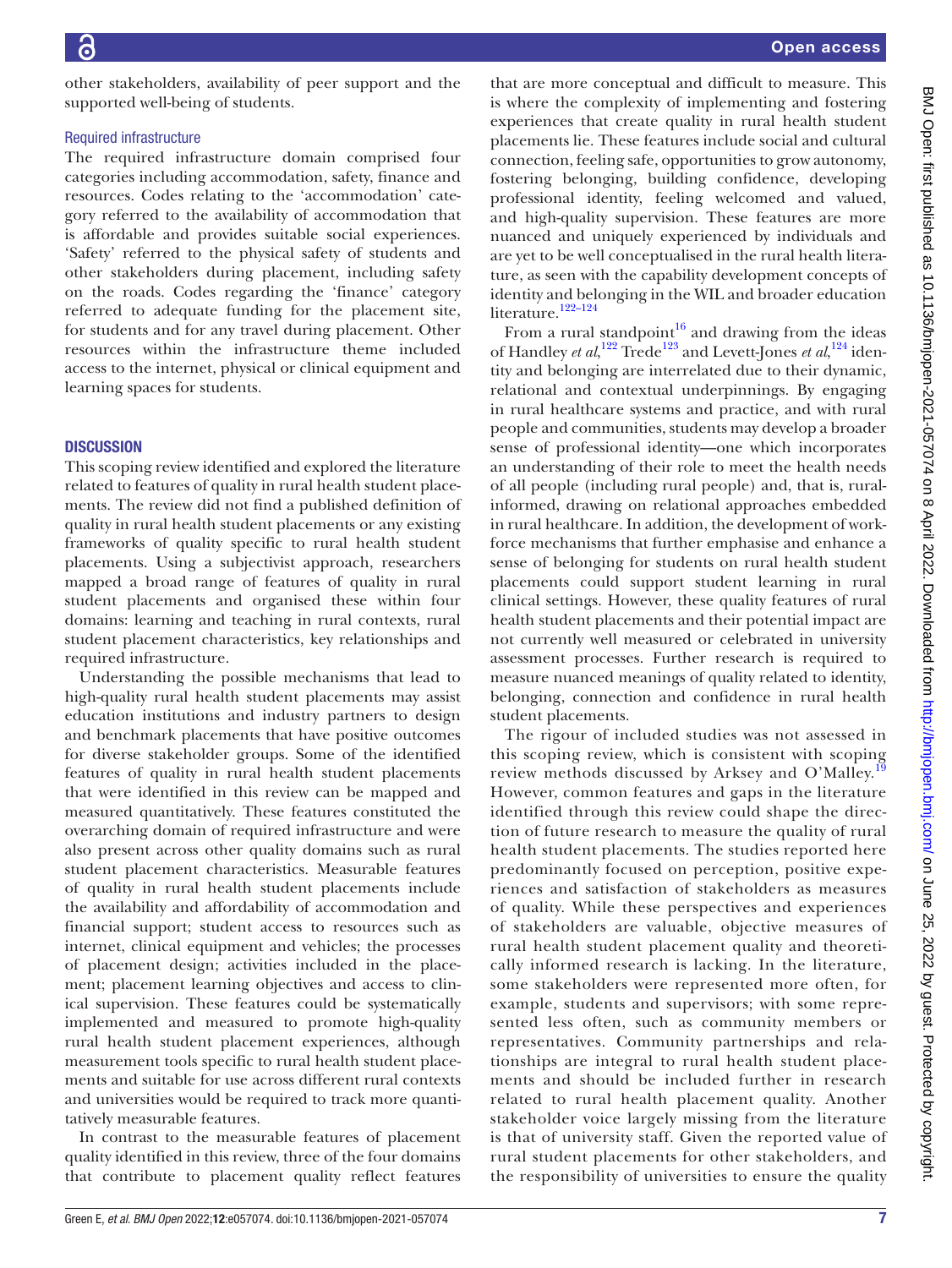of higher education, universities and rural communities need to be privileged as stakeholders in future research to ensure a more complete view of quality in rural health student placements.

The strength of this scoping review was its rigorous, systematic approach to finding, charting and mapping the literature. The generalisability of the findings to individual health disciplines is limited as many data sources combined findings from several different disciplines. In particular, the evidence was dominated by sources focused on medicine and nursing student placements, which may not be applicable to other disciplines. The published literature is also predominantly focused on the Australian setting (77 of 101 articles were Australian), which may reduce the generalisability or applicability of the findings to other countries. This dominance may also signify the importance of conducting further research in other countries that use rural health student placements as part of tertiary curriculum so that standards for quality in this area can more adequately reflect international needs.

The reviewers relied on the contextual definition provided within each data source to identify information related to rural locations and thus the review results could not be differentiated for those in rural, regional and remote contexts. This may limit the application of the findings to specific placement contexts. This review was not able to differentiate the effect of different placement models on rural health student placement quality as many data sources either did not state the placement design or combined findings from several placement types. Educational-based or community-based activities undertaken in a rural setting were not included in this review unless specifically attached to rural health placements. This review, therefore, does not provide evidence related to the quality of rural educational or standalone community engagement activities.

A further consideration is whether the features pertaining to high-quality health student placements that were found in this review are also applicable to health student placements conducted in other settings such as those in metropolitan locations. The framework for quality assurance of WIL published by Campbell *et al*<sup>[10](#page-8-5)</sup> provides a generic approach to ensuring quality across different WIL contexts and was used as a basis for the data extraction tool used in this review. Many of the placement elements found in this review may be applicable to both rural and metropolitan settings, however, this would need to be investigated in future research as health placements are contextually influenced. This is exemplified by the way the review findings did not replicate but extended the framework proposed by Campbell *et al*. [10](#page-8-5) The findings of this review should, therefore, be considered as a reflection of the rural context from which the literature was derived.

#### **CONCLUSION**

This scoping review identified and explored peerreviewed and grey literature related to features of quality in rural health student placements. No universal definition of quality in rural health student placements was found. The findings of the review demonstrate that quality in rural health student placements hinges on contextually specific domains relating to learning and teaching in rural contexts, rural student placement characteristics, key stakeholder relationships and required infrastructure. Some of the quality features that constitute these domains are measurable, while others are nuanced and require further research to conceptualise how they can be implemented and measured in rural contexts. The findings of this review can be used by those responsible for developing and coordinating rural health student placements to enhance the quality of these activities for involved stakeholders.

#### Author affiliations

<sup>1</sup>Three Rivers University Department of Rural Health, Charles Sturt University, Wagga Wagga, New South Wales, Australia

<sup>2</sup>Department of Rural Health, The University of Melbourne, Shepparton, Victoria, Australia

<sup>3</sup>La Trobe Rural Health School, La Trobe University, Wodonga, Victoria, Australia 4 Centre for Rural and Remote Health, James Cook University, Mount Isa, Queensland, Australia

<sup>5</sup>Rural and Remote Health, Flinders University, Darwin, Northern Territory, Australia <sup>6</sup>Western Australian Centre for Rural Health, The University of Western Australia, Karratha, Western Australia, Australia

<sup>7</sup>University Centre for Rural Health, The University of Sydney, Lismore, New South Wales, Australia

8 Joint Program in Medicine School of Rural Medicine, Charles Sturt University, Orange, New South Wales, Australia

<sup>9</sup> Centre for Rural Health, University of Tasmania, Launceston, Tasmania, Australia <sup>10</sup>Majarlin Kimberley Centre for Remote Health, The University of Notre Dame, Broome, Western Australia, Australia

<sup>11</sup>Department of Rural Health, The University of Newcastle, Taree, New South Wales, Australia

<sup>12</sup>Department of Rural Health, University of South Australia, Whyalla, South Australia, Australia

<sup>13</sup>Western Australian Centre for Rural Health, The University of Western Australia, Geraldton, Western Australia, Australia

#### Twitter Jodie Bailie [@JodieBailie1](https://twitter.com/JodieBailie1)

Acknowledgements The authors would like to thank (removed for review) for their contribution to the conceptual development of the study.

Contributors EG, CQ, LS, CAH, LM, RLR, JB, CH, SH, II, KD, JF, LJB, SJ and MC contributed to the conceptualisation of the study and methodological design. EG, CQ, LS and CH were responsible for project administration and supervision. CQ, CAH, LM and SH developed the literature search terms. CQ, CAH and LM carried out the literature search. EG, LM and KD found and uploaded full-text papers into the software system. EG, CQ, LS, CAH, LM, RLR, JB, CAH, SH, II, KD, JF, LJB, SJ and MC contributed to abstract and full-text review for inclusion/exclusion. EG conducted data curation. CQ, LS, EG, CH, LM, RLR, II, JB and KD completed data extraction. EG, CQ, CAH, LS, RLR and II completed data analysis. EG, CQ, CH, LM, LS, RLR and CAH drafted the manuscript. EG, CQ, LS, CAH, LM, RLR, JB, CH, SH, II, KD, JF, LJB, SJ and MC contributed to review and editing of the manuscript. EG and CQ provided the final presentation of the manuscript. EG is guarantor and accepts full responsibility for the finished work and the conduct of the study, had access to the data, and controlled the decision to publish.

Funding This study was supported by the Australian Government Department of Health, Rural Health Multidisciplinary Training Programme.

Competing interests None declared.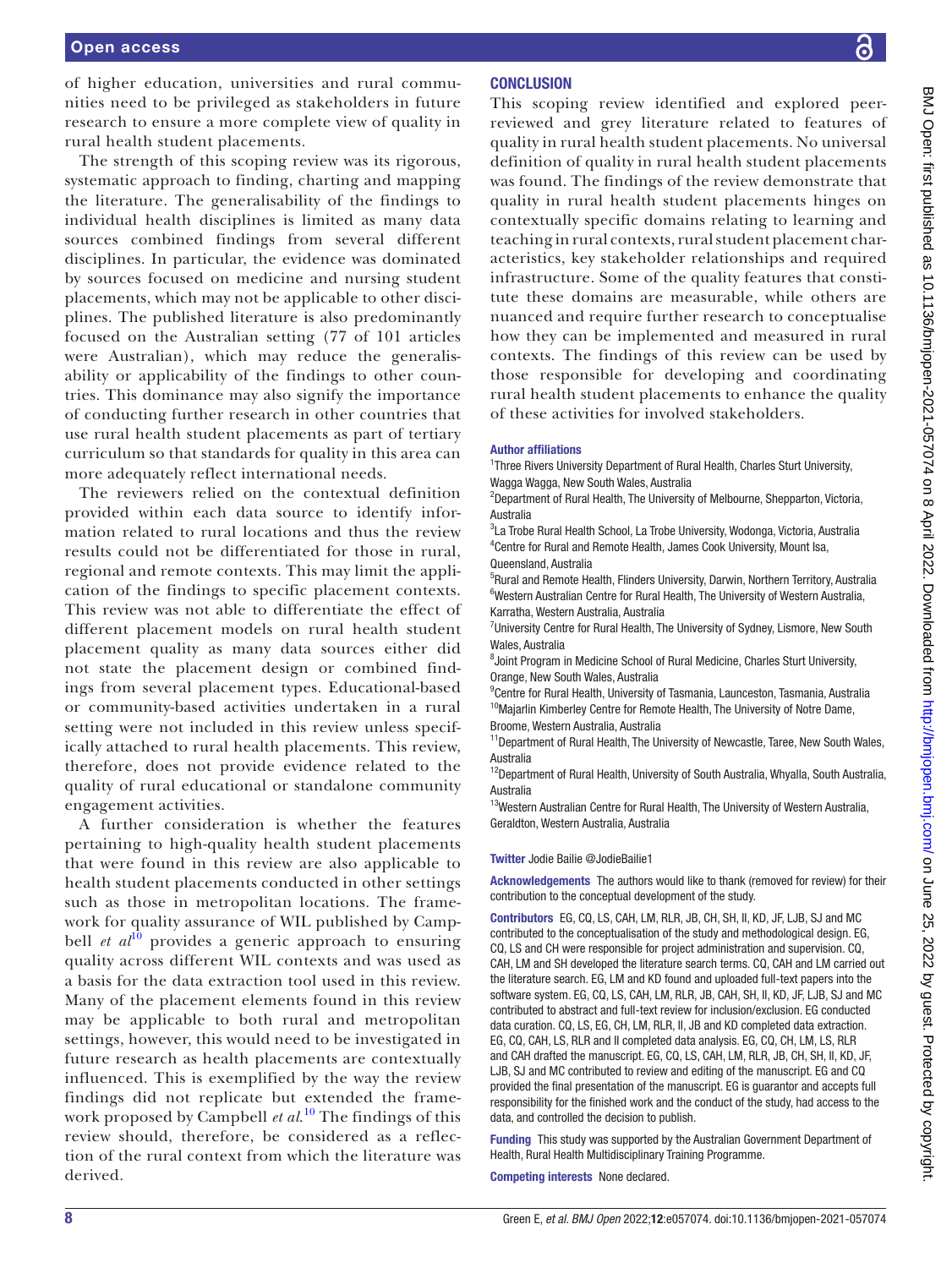Patient and public involvement Patients and/or the public were not involved in the design, or conduct, or reporting, or dissemination plans of this research.

Patient consent for publication Not applicable.

Provenance and peer review Not commissioned; externally peer reviewed.

Data availability statement All data relevant to the study are included in the article or uploaded as online supplemental information. All relevant study data are included in the article or in online supplemental documents.

Supplemental material This content has been supplied by the author(s). It has not been vetted by BMJ Publishing Group Limited (BMJ) and may not have been peer-reviewed. Any opinions or recommendations discussed are solely those of the author(s) and are not endorsed by BMJ. BMJ disclaims all liability and responsibility arising from any reliance placed on the content. Where the content includes any translated material, BMJ does not warrant the accuracy and reliability of the translations (including but not limited to local regulations, clinical guidelines, terminology, drug names and drug dosages), and is not responsible for any error and/or omissions arising from translation and adaptation or otherwise.

Open access This is an open access article distributed in accordance with the Creative Commons Attribution Non Commercial (CC BY-NC 4.0) license, which permits others to distribute, remix, adapt, build upon this work non-commercially, and license their derivative works on different terms, provided the original work is properly cited, appropriate credit is given, any changes made indicated, and the use is non-commercial. See: [http://creativecommons.org/licenses/by-nc/4.0/.](http://creativecommons.org/licenses/by-nc/4.0/)

#### ORCID iDs

Claire Quilliam<http://orcid.org/0000-0002-7344-0133> Leigh Moore<http://orcid.org/0000-0001-6106-1120> Jodie Bailie<http://orcid.org/0000-0003-4393-5773> Sarah Hyde<http://orcid.org/0000-0001-9858-9527>

#### <span id="page-8-0"></span>REFERENCES

- 1 Moran A, Nancarrow S, Cosgrave C, *et al*. What works, why and how? A scoping review and logic model of rural clinical placements for allied health students. *[BMC Health Serv Res](http://dx.doi.org/10.1186/s12913-020-05669-6)* 2020;20:866.
- <span id="page-8-1"></span>2 Billett S. *Curriculum and pedagogical bases for effectively integrating practice-based experiences – final report*. Australian Learning and Teaching Council, 2011.
- <span id="page-8-2"></span>3 Fair Work Ombudsman. Student placements. Australian government; n.d. Available: [https://www.fairwork.gov.au/pay/](https://www.fairwork.gov.au/pay/unpaid-work/student-placements) [unpaid-work/student-placements](https://www.fairwork.gov.au/pay/unpaid-work/student-placements) [Accessed 17 Aug 2021].
- <span id="page-8-3"></span>4 Reeve C, Johnston K, Young L. Health profession education in remote or geographically isolated settings: a scoping review. *[J Med](http://dx.doi.org/10.1177/2382120520943595)  [Educ Curric Dev](http://dx.doi.org/10.1177/2382120520943595)* 2020;7:238212052094359.
- <span id="page-8-4"></span>5 Billett S. The Practices of Using and Integrating Practice-Based Learning in Higher Education. In: Kennedy M, Billett S, Gherardi S, *et al*, eds. *Practice-Based learning in higher education*. Dordrecht, 2015: 15–30.
- <span id="page-8-20"></span>6 Held FP, Roberts C, Daly M, *et al*. Learning relationships in community-based service-learning: a social network analysis. *[BMC](http://dx.doi.org/10.1186/s12909-019-1522-1)  [Med Educ](http://dx.doi.org/10.1186/s12909-019-1522-1)* 2019;19:113.
- <span id="page-8-26"></span>7 Conradie H, Reid S, Daniels-Felix D. The effect of undergraduate students on district health services delivery in the Western Cape Province, South Africa. *Afr J Health Prof Educ* 2018;10:56–60.
- <span id="page-8-18"></span>8 Thackrah RD, Thompson SC. Learning from follow-up of student placements in a remote community: a small qualitative study highlights personal and workforce benefits and opportunities. *[BMC](http://dx.doi.org/10.1186/s12909-019-1751-3)  [Med Educ](http://dx.doi.org/10.1186/s12909-019-1751-3)* 2019;19:331.
- <span id="page-8-8"></span>9 Couch D, O'Sullivan B, Russell D, *et al*. 'It's so rich, you know, what they could be experiencing': rural places for general practitioner learning. *[Health Sociol Rev](http://dx.doi.org/10.1080/14461242.2019.1695137)* 2020;29:76–91.
- <span id="page-8-5"></span>10 Campbell M, Russell L, McAllister L. *A framework to support assurance of institution-wide quality in work integrated learning*. Australian Collaborative Education Network, 2019.
- <span id="page-8-25"></span>11 Tertiary Education Quality and Standards Agency. Guidance note: academic quality assurance. Australian government, 2017. Available: [https://www.teqsa.gov.au/latest-news/publications/](https://www.teqsa.gov.au/latest-news/publications/guidance-note-academic-quality-assurance) [guidance-note-academic-quality-assurance](https://www.teqsa.gov.au/latest-news/publications/guidance-note-academic-quality-assurance)
- <span id="page-8-6"></span>Yorke J, Vidovich L. Quality policy and the role of assessment in work-integrated learning. *Asia-Pacific Journal of Cooperative Education* 2014;15:225–39.
- <span id="page-8-7"></span>13 Roberts P, Guenther J, Rural F. Remote: Key Issues, Debates, Definitions, and Positions in Constructing Rural and Remote Disadvantage. In: Roberts P, Fuqua M, eds. *Ruraling education research*. Singapore: Springer, 2021: 13–27.
- <span id="page-8-24"></span>14 Fors M. Geographical narcissism in psychotherapy: Countermapping urban assumptions about power, space, and time. *[Psychoanalytic Psychology](http://dx.doi.org/10.1037/pap0000179)* 2018;35:446–53.
- <span id="page-8-23"></span>15 Roberts P, Cosgrave C, Gillespie J, *et al*. 'Re‐placing' professional practice. *[Aust J Rural Health](http://dx.doi.org/10.1111/ajr.12717)* 2021;29:301–5.
- <span id="page-8-9"></span>16 Roberts P. Researching from the standpoint of the rural. In: White S, Corbett M, eds. *Doing educational research in rural settings: methodological issues, international perspectives and practical solutions*. Routledge, 2014: 135–48.
- <span id="page-8-10"></span>17 Peters MDJ, Godfrey C, McInerney P. *In: Aromataris E, Munn Z, editors*. Joanna Briggs Institute: Joanna Briggs Institute Reviewer's Manual, 2020.
- <span id="page-8-11"></span>18 Tricco AC, Lillie E, Zarin W, *et al*. PRISMA extension for scoping reviews (PRISMA-ScR): checklist and explanation. *[Ann Intern Med](http://dx.doi.org/10.7326/M18-0850)* 2018;169:467–73.
- <span id="page-8-12"></span>19 Arksey H, O'Malley L. Scoping studies: towards a methodological framework. *[Int J Soc Res Methodol](http://dx.doi.org/10.1080/1364557032000119616)* 2005;8:19–32.
- 20 Levac D, Colquhoun H, O'Brien KK. Scoping studies: advancing the methodology. *[Implement Sci](http://dx.doi.org/10.1186/1748-5908-5-69)* 2010;5:69.
- <span id="page-8-13"></span>21 Thomas A, Lubarsky S, Varpio L, *et al*. Scoping reviews in health professions education: challenges, considerations and lessons learned about epistemology and methodology. *[Adv Health Sci Educ](http://dx.doi.org/10.1007/s10459-019-09932-2)  [Theory Pract](http://dx.doi.org/10.1007/s10459-019-09932-2)* 2020;25:989–1002.
- <span id="page-8-14"></span>22 KBC Australia. *Independent evaluation of the rural health multidisciplinary training (RHMT) program – final report*. Australian Government Department of Health, 2020.
- 23 Campbell M, Leoni R, Thomson K. The construction and testing of a framework to assure the institutional quality of work-integrated learning. *IJWIL* 2021;22:505–19.
- <span id="page-8-15"></span>24 OECD. Organisation for Economic Co-operation and Development [OECD]. Where: Global reach, 2020. Available: [https://www.oecd.](https://www.oecd.org/about/members-and-partners/) [org/about/members-and-partners/](https://www.oecd.org/about/members-and-partners/)
- <span id="page-8-16"></span>25 Australian Institute of Health and Welfare. *Rural & Remote Australians*. Australian Government, 2019.
- <span id="page-8-17"></span>26 Erlingsson C, Brysiewicz P. A hands-on guide to doing content analysis. *[Afr J Emerg Med](http://dx.doi.org/10.1016/j.afjem.2017.08.001)* 2017;7:93–9.
- <span id="page-8-19"></span>27 Abuzar MA, Burrow MF, Morgan M. Development of a rural outplacement programme for dental undergraduates: students' perceptions. *[Eur J Dent Educ](http://dx.doi.org/10.1111/j.1600-0579.2009.00581.x)* 2009;13:233–9.
- 28 Adams M, Dollard J, Hollins J, *et al*. Development of a questionnaire measuring student attitudes to working and living in rural areas. *[Rural Remote Health](http://dx.doi.org/10.22605/RRH327)* 2005;5:327.
- 29 Astill S, Zournazis H, Marlow A. Improving health student placement experiences in rural Tasmania: the whole of community facilitator model of support. *Australian and International Journal of Rural Education* 2020;30:1–17.
- 30 Barnett T, Cross M, Shahwan-Akl L, *et al*. The evaluation of a successful collaborative education model to expand student clinical placements. *[Nurse Educ Pract](http://dx.doi.org/10.1016/j.nepr.2009.01.018)* 2010;10:17–21.
- 31 Barnett T, E.Walker L, Jacob E, *et al*. Expanding the clinical placement capacity of rural hospitals in Australia: displacing petA to place Paul? *[Nurse Educ Today](http://dx.doi.org/10.1016/j.nedt.2011.08.013)* 2012;32:485–9.
- 32 Bennett P, Jones D, Brown J, *et al*. Supporting rural/remote primary health care placement experiences increases undergraduate nurse confidence. *[Nurse Educ Today](http://dx.doi.org/10.1016/j.nedt.2012.02.015)* 2013;33:166–72.
- 33 Birden H, Wilson I. Rural placements are effective for teaching medicine in Australia: evaluation of a cohort of students studying in rural placements. *[Rural Remote Health](http://dx.doi.org/10.22605/RRH2167)* 2012;12:2167.
- 34 Birden H, Barker J, Wilson I. Effectiveness of a rural longitudinal integrated clerkship in preparing medical students for internship. *[Med Teach](http://dx.doi.org/10.3109/0142159X.2015.1114594)* 2016;38:946–56.
- 35 Bowen L, Kable A, Keatinge D. Registered nurses' experience of mentoring undergraduate nursing students in a rural context: a qualitative descriptive study. *[Contemp Nurse](http://dx.doi.org/10.1080/10376178.2018.1513808)* 2019;55:1–14.
- <span id="page-8-21"></span>36 Bradley D, Bourke L, Cosgrave C. Experiences of nursing and allied health students undertaking a rural placement - barriers and enablers to satisfaction and wellbeing. *Australian and International Journal of Rural Education* 2020;30:51–63.
- 37 Carriage C, Akers J, Payne K. An immersive model of learning in Aboriginal Community Control Services for MBBS students, Lime Good Practice Case Studies. In: *Faculty of medicine, dentistry and health sciences*. The University of Melbourne, 2017.
- 38 Charleston R, Happell B. Preceptorship in psychiatric nursing: an impact evaluation from an Australian perspective. *[Nurse Educ Pract](http://dx.doi.org/10.1016/j.nepr.2004.06.002)* 2005;5:129–35.
- <span id="page-8-22"></span>39 Cockrell DJ. *Rural clinical placements for dental students: an action research study [PhD Dissertation*. University of Sydney, 2005.
- 40 Cosgrave C. *Factors determining a 'high-quality' student clinical placement experience in rural public health services: Findings from a Victorian Study*. Wangaratta: The University of Melbourne, 2018.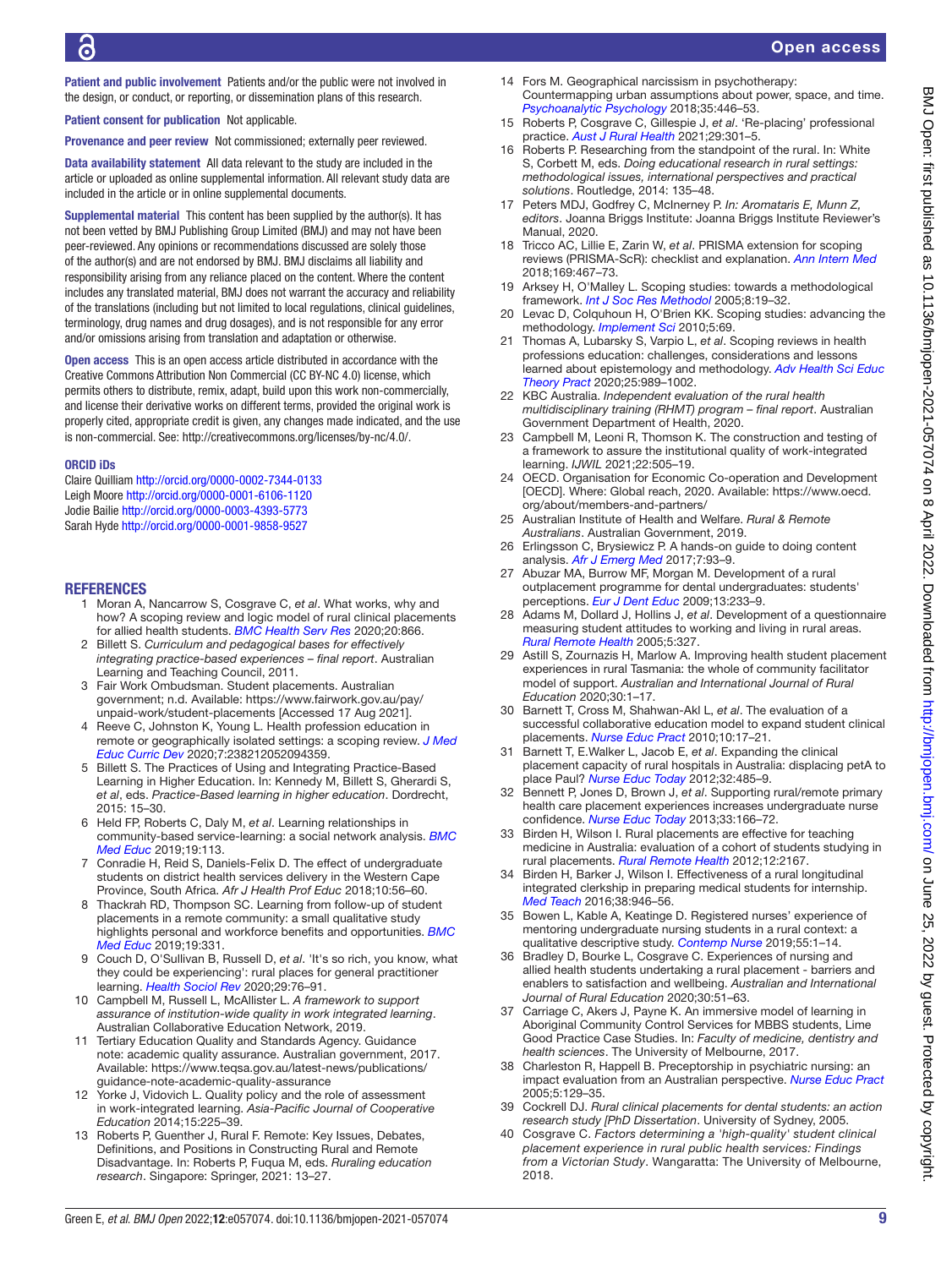# Open access

- <span id="page-9-6"></span>41 Courtney-Pratt H, Ford K, Marlow A. Evaluating, understanding and improving the quality of clinical placements for undergraduate nurses: a practice development approach. *[Nurse Educ Pract](http://dx.doi.org/10.1016/j.nepr.2015.07.002)* 2015;15:512–6.
- <span id="page-9-8"></span>42 Craig PL, Phillips C, Hall S. Building social capital with interprofessional student teams in rural settings: a service-learning model. *[Aust J Rural Health](http://dx.doi.org/10.1111/ajr.12268)* 2016;24:271–7.
- 43 Daly M, Perkins D, Kumar K, *et al*. What factors in rural and remote extended clinical placements may contribute to preparedness for practice from the perspective of students and clinicians? *[Med](http://dx.doi.org/10.3109/0142159X.2013.820274)  [Teach](http://dx.doi.org/10.3109/0142159X.2013.820274)* 2013;35:900–7.
- 44 Daly M, Roberts C, Kumar K, *et al*. Longitudinal integrated rural placements: a social learning systems perspective. *[Med Educ](http://dx.doi.org/10.1111/medu.12097)* 2013;47:352–61.
- <span id="page-9-7"></span>45 D'Amore A, Mitchell EKL, Robinson CA, *et al*. Compulsory medical rural placements: senior student opinions of early-year experiential learning. *[Aust J Rural Health](http://dx.doi.org/10.1111/j.1440-1584.2011.01221.x)* 2011;19:259–66.
- Denz-Penhey H, Murdoch JC. Reported reasons of medical students for choosing a clinical longitudinal integrated clerkship in an Australian rural clinical school. *[Rural Remote Health](http://dx.doi.org/10.22605/RRH1093)* 2009;9:1093.
- <span id="page-9-4"></span>47 Dodd B, Castles J, Aar M. A rural clinical placement: Children's outcomes. *Journal of Clinical Practice in Speech-Language Pathology* 2019;21:58–63.
- 48 Fatima Y, Kazmi S, King S, *et al*. Positive placement experience and future rural practice intentions: findings from a repeated crosssectional study. *[J Multidiscip Healthc](http://dx.doi.org/10.2147/JMDH.S178138)* 2018;11:645–52.
- <span id="page-9-0"></span>49 Francis-Cracknell A, Maver S, Kent F, *et al*. Several strategies for clinical partners and universities are perceived to enhance physiotherapy student engagement in non-metropolitan clinical placements: a mixed-methods study. *[J Physiother](http://dx.doi.org/10.1016/j.jphys.2017.08.008)* 2017;63:243–9.
- 50 Furness L, Tynan A, Ostini J. What supports allied health students to think, feel and act as a health professional in a rural setting? perceptions of allied health staff. *[Aust J Rural Health](http://dx.doi.org/10.1111/ajr.12557)* 2019;27:489–96.
- 51 Furness L, Kaltner M. Facilitating student education and support using videoconference. *[Aust J Rural Health](http://dx.doi.org/10.1111/ajr.12148)* 2015;23:249–53.
- <span id="page-9-3"></span>52 Furness L, Tynan A, Ostini J. What students and new graduates perceive supports them to think, feel and act as a health professional in a rural setting. *[Aust J Rural Health](http://dx.doi.org/10.1111/ajr.12607)* 2020;28:263–70.
- 53 Gum L, Richards J, Walters L, *et al*. Immersing undergraduates into an interprofessional longitudinal rural placement. *[Rural Remote](http://dx.doi.org/10.22605/RRH2271)  [Health](http://dx.doi.org/10.22605/RRH2271)* 2013;13:2271.
- 54 Hart B, Cavanagh M, Douglas D. The "Strengthening Nursing Culture Project" – an exploratory evaluation study of nursing students' placements within Aboriginal Medical Services. *[Contemp](http://dx.doi.org/10.1080/10376178.2016.1150190)  [Nurse](http://dx.doi.org/10.1080/10376178.2016.1150190)* 2015;51:245–56.
- 55 Hosken N, Laughton J, Goldingay S. A rotational social work field placement model in regional health. *Advances in social work and welfare education* 2016;18:72–87.
- 56 Isaac V, McLachlan CS, Walters L, *et al*. Screening for burn-out in Australian medical students undertaking a rural clinical placement. *[BMJ Open](http://dx.doi.org/10.1136/bmjopen-2019-029029)* 2019;9:e029029.
- 57 Johnson G, Wright FAC, Foster K. A longitudinal evaluation of the rural clinical placement program at the University of Sydney dental school. *[Eur J Dent Educ](http://dx.doi.org/10.1111/eje.12401)* 2019;23:e59–70.
- 58 Johnson G, Blinkhorn A. Student opinions on a rural placement program in New South Wales, Australia. *[Rural Remote Health](http://dx.doi.org/10.22605/RRH1703)* 2011;11:1703.
- 59 Johnson G, Blinkhorn A. Faculty staff and rural placement supervisors' pre- and post-placement perceptions of a clinical rural placement programme in NSW Australia. *[Eur J Dent Educ](http://dx.doi.org/10.1111/j.1600-0579.2012.00768.x)* 2013;17:e100–8.
- 60 Jones D, McAllister L, Lyle D. Stepping out of the shadows: Allied health student and academic perceptions of the impact of a service-learning experience on student's work-readiness and employability. *[Journal of Teaching and Learning for Graduate](http://dx.doi.org/10.21153/jtlge2015vol6no1art574)  [Employability](http://dx.doi.org/10.21153/jtlge2015vol6no1art574)* 2015;6:66–87.
- 61 Jones D, McAllister L, Dyson R, *et al*. Service-learning partnerships: features that promote transformational and sustainable rural and remote health partnerships and services. *[Aust J Rural Health](http://dx.doi.org/10.1111/ajr.12381)* 2018;26:80–5.
- 62 Kerr R, Hemmings BC, Kay R. The Effect of Social Contingencies on Nursing Students' Reactions During a Rural Clinical Placement. *[Int J Nurs Educ Scholarsh](http://dx.doi.org/10.1515/ijnes-2012-0027)* 2013;10:81–90.
- Khalil H, Leversha A, Walker J. Evaluation of pharmacy students' rural placement program: preparation for interprofessional practice. *[Aust Health Review](http://dx.doi.org/10.1071/AH14121)* 2015;39:85–8.
- 64 Killam LA, Carter LM. Challenges to the student nurse on clinical placement in the rural setting: a review of the literature. *[Rural](http://dx.doi.org/10.22605/RRH1523)  [Remote Health](http://dx.doi.org/10.22605/RRH1523)* 2010;10:1523.
- 65 King KR, Purcell RA, Quinn SJ, *et al*. Supports for medical students during rural clinical placements: factors associated with intention to practise in rural locations. *[Rural Remote Health](http://dx.doi.org/10.22605/RRH3791)* 2016;16:3791.
- 66 Lalloo R, Evans JL, Johnson NW. Dental students' reflections on clinical placement in a rural and Indigenous community in Australia. *[J Dent Educ](http://dx.doi.org/10.1002/j.0022-0337.2013.77.9.tb05592.x)* 2013;77:1193–201.
- <span id="page-9-1"></span>67 Lea J, Cruickshank M, Paliadelis P, *et al*. The lure of the bush: do rural placements influence student nurses to seek employment in rural settings? *[Collegian](http://dx.doi.org/10.1016/j.colegn.2008.02.004)* 2008;15:77–82.
- 68 Longman JM, Barraclough F, Swain LS. The benefits and challenges of a rural community-based work-ready placement program for allied health students. *[Rural Remote Health](http://dx.doi.org/10.22605/RRH5706)* 2020;20:5706–7.
- 69 Lyon PM, McLean R, Hyde S, *et al*. Students' perceptions of clinical attachments across rural and metropolitan settings. *[Assess Eval](http://dx.doi.org/10.1080/02602930601122852)  [High Educ](http://dx.doi.org/10.1080/02602930601122852)* 2008;33:63–73.
- 70 Maloney P, Stagnitti K, Schoo A. Barriers and enablers to clinical fieldwork education in rural public and private allied health practice. *[Higher Education Research & Development](http://dx.doi.org/10.1080/07294360.2012.682255)* 2013;32:420–35.
- 71 McLean RG, Pallant J, Cunningham C, *et al*. A multi-university evaluation of the rural clinical school experience of Australian medical students. *[Rural Remote Health](http://dx.doi.org/10.22605/RRH1492)* 2010;10:1492.
- 72 Miles A. The rural communities placement program. *Int J Child Health Hum Dev* 2011;4:115.
- 73 Moffatt JJ, Wyatt JE. Using evaluation to improve medical student rural experience. *[Aust Health Rev](http://dx.doi.org/10.1071/AH14195)* 2016;40:174–80.
- 74 Mortimer J, Verma A, Reimann C, *et al*. Are all rural placements created equal? a national study of placement experiences among multidisciplinary health students. *[Aust J Rural Health](http://dx.doi.org/10.1111/ajr.12487)* 2019;27:118–24.
- 75 National Rural Health Student Network. *Optimising rural placements*. Melbourne: Rural Health Workforce Australia, 2012.
- 76 O'Brien M, Phillips B, Hubbard W. Enhancing the quality of undergraduate allied health clinical education: a multidisciplinary approach in a Regional/Rural health service. *Focus on Health Professional Education* 2010;12:11–22.
- <span id="page-9-2"></span>77 O'Keefe M, Wade V, McAllister S, *et al*. Improving management of student clinical placements: insights from activity theory. *[BMC Med](http://dx.doi.org/10.1186/s12909-016-0747-5)  [Educ](http://dx.doi.org/10.1186/s12909-016-0747-5)* 2016;16:219.
- 78 Pront L, Kelton M, Munt R, *et al*. Living and learning in a rural environment: a nursing student perspective. *[Nurse Educ Today](http://dx.doi.org/10.1016/j.nedt.2012.05.026)* 2013;33:281–5.
- 79 Ray RA, Young L, Lindsay D. Shaping medical student's understanding of and approach to rural practice through the undergraduate years: a longitudinal study. *[BMC Med Educ](http://dx.doi.org/10.1186/s12909-018-1229-8)* 2018;18:147.
- 80 Roberts C, Daly M, Kumar K, *et al*. A longitudinal integrated placement and medical students' intentions to practise rurally. *[Med](http://dx.doi.org/10.1111/j.1365-2923.2011.04102.x)  [Educ](http://dx.doi.org/10.1111/j.1365-2923.2011.04102.x)* 2012;46:179–91.
- 81 Roberts C, Daly M, Held F, *et al*. Social learning in a longitudinal integrated clinical placement. *[Adv Health Sci Educ Theory Pract](http://dx.doi.org/10.1007/s10459-016-9740-3)* 2017;22:1011–29.
- <span id="page-9-5"></span>82 Rural Health Workforce Australia. *Training for the future: how are rural placements perceived and how do we give our students what they are looking for?* Melbourne: Rural Health Workforce Australia, 2015.
- 83 Saikal A, Pit SW, McCarthy L. Medical student well-being during rural clinical placement: a cross‐sectional national survey. *[Med](http://dx.doi.org/10.1111/medu.14078)  [Educ](http://dx.doi.org/10.1111/medu.14078)* 2020;54:547–58.
- 84 Sen Gupta T, Grant M, Jukka C. Key factors ensuring quality of rural placements. *Int J Child Health Hum Dev* 2011;4:63.
- 85 Sen Gupta TK, Muray RB, McDonell A, *et al*. Rural internships for final year students: clinical experience, education and workforce. *[Rural Remote Health](http://dx.doi.org/10.22605/RRH827)* 2008;8:827.
- 86 Shannon S, Walker-Jeffreys M, Newbury J, *et al*. Rural clinician opinion on being a preceptor. *[Rural Remote Health](http://dx.doi.org/10.22605/RRH490)* 2006;6:490.
- 87 Consultants SM. *Promoting quality in clinical placements: literature review and national stakeholder consultation*. Adelaide: Health Workforce Australia, 2012.
- 88 Smith T, Cross M, Waller S, *et al*. Ruralization of students' horizons: insights into Australian health professional students' rural and remote placements. *[J Multidiscip Healthc](http://dx.doi.org/10.2147/JMDH.S150623)* 2018;11:85–97.
- 89 Spiers MC, Harris M. Challenges to student transition in allied health undergraduate education in the Australian rural and remote context: a synthesis of barriers and enablers. *Rural Remote Health* 2015;15:3069.
- Stone N. The rural interprofessional education project (ripe). J *[Interprof Care](http://dx.doi.org/10.1080/13561820500380790)* 2006;20:79–81.
- 91 Taylor S, Best D, Marriott J, *et al*. Pharmacy student views on preceptorship during rural placements. *[Pharmacy Education](http://dx.doi.org/10.1080/15602210600888577)* 2006;6:253–66.